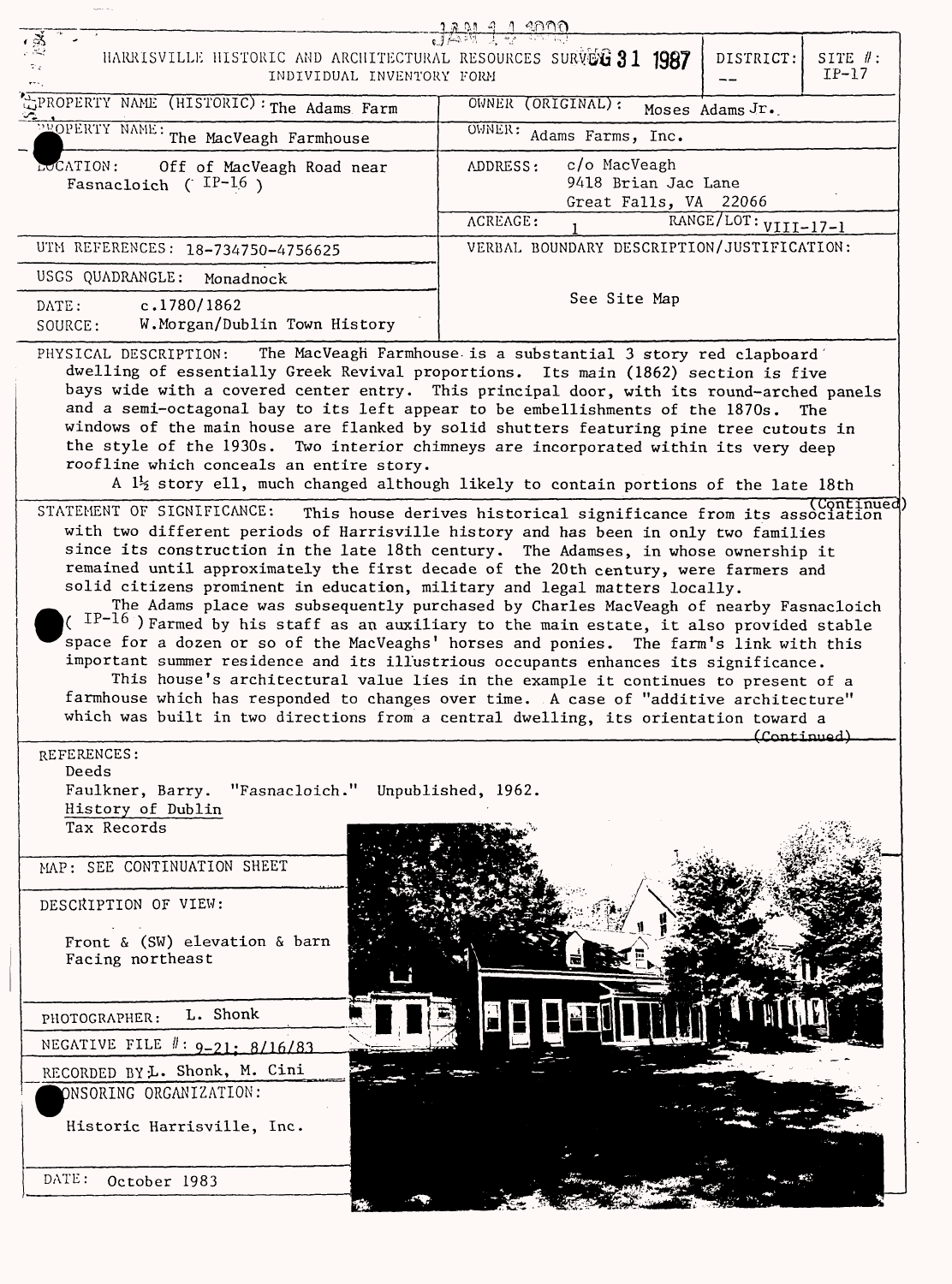**NFS Form 10-900-• O-82)**

 $\overline{\phantom{a}}$ 

 $\mathbb{Z}^2 \rightarrow$ 

#### **' ^ United States Department of the Interior** National Park Service

## **W National Register of Historic Places Inventory-Nomination Form**

Continuation sheet The Adams Farm  $\mu$  Item number  $IP-17$  Page 2

received

date entered

For NPS use only

PHYSICAL DESCRIPTION:

century Moses Adams,  $\mathcal{F}_r$ . house, is attached to the west facade of the larger, later section. It has two dormers, two entry doors and a very prominent glassed-in entry porch. A barn is connected to the complex immediately to the west of the ell. Now rented as two separate units, the house has a commanding view of Mount

Monadnock.

#### SIGNIFICANCE:

 $\bullet$ 

spectacular view and hilltop location were prized both by the early hill farmers and the later summer residents who owned it.

 $\bullet$ The MacVeagh Farmhouse satisfies Criteria A and C of the National Register of Historic Places.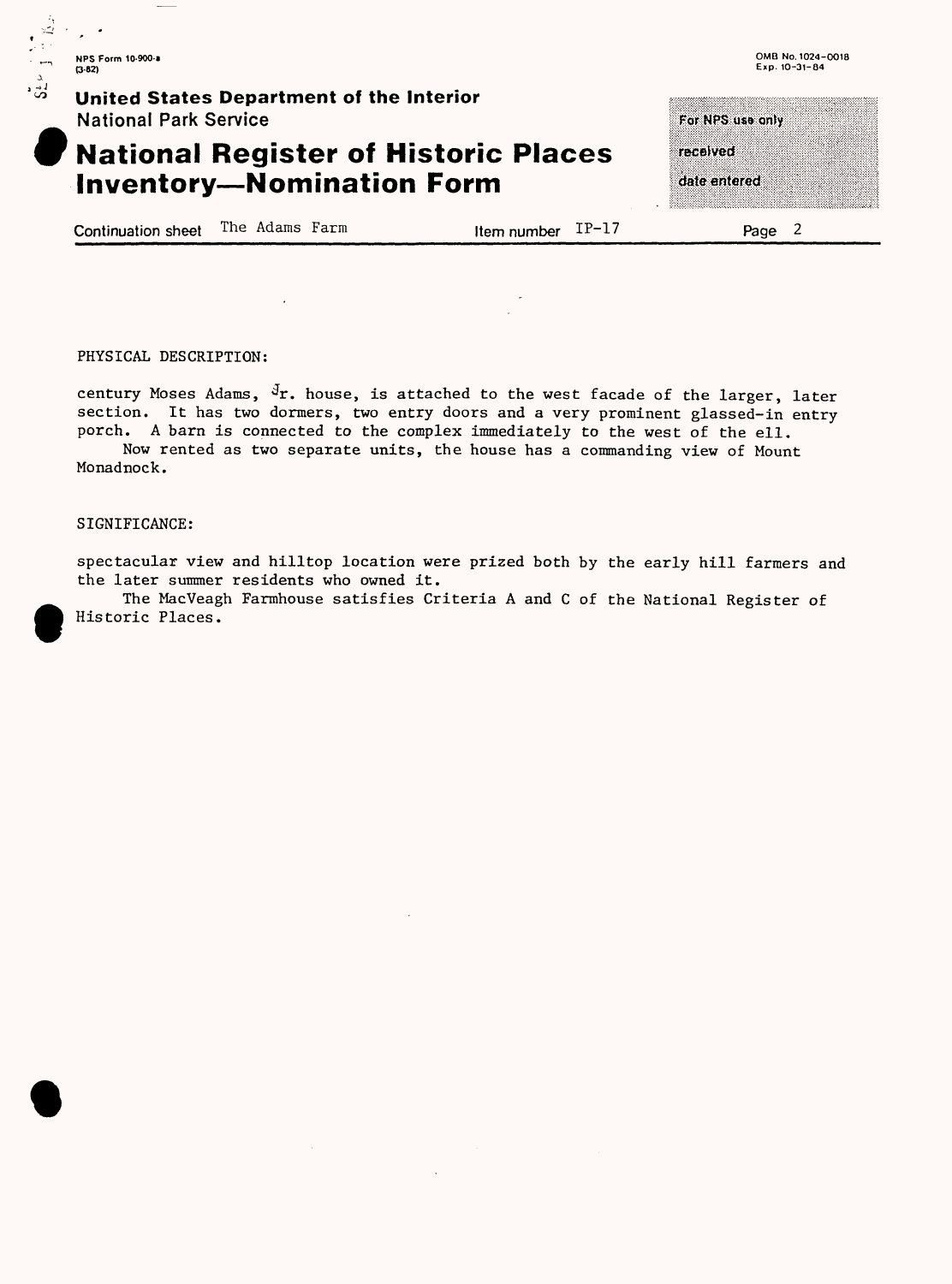## **HARRISVILLE HISTORIC AND ARCHITECTURAL RESOURCES SURVEY** *INDIVIDUAL INVENTORY FORM*

*DISTRICT SITE h* IP-17

|                                                                 | .                                              |
|-----------------------------------------------------------------|------------------------------------------------|
| $\mathbb{Z}$<br>PROPERTY NAME (HISTORIC): The Adams Farm        | OWNER (ORIGINAL) Moses Adams Jr.               |
| 'ROPERTY NAME: The MacVeagh Farmhouse                           | Adams Farms, Inc.<br>OWNER:                    |
| LOCATION:<br>Off of MacVeagh Road near Fasnacloich<br>$(IP-16)$ | ADDRESS: C/o MacVeagh<br>Great Falls, VA 22066 |
|                                                                 | <b>RANGE/LOT:</b><br>ACREAGE:                  |

Post. ᡙᠥᡦᡉᡛᢓᠸᢧᢕᢕ Private Driveway

 $\mathbf{v}$  .

N  $\hat{\varphi}$ 

SCALE 1"=200'

**图 Contributing** Non-contributing

### VERBAL BOUNDARY DESCRIPTION I JUSTIFICATION:

Bounded on the north and east by the edge of trees, on the south by a stone wall along the driveway and on the west by a stone wall and the edge of trees.

Includes the immediate visual surroundings incorporating the features contributing to the property's architectural and historical significance.

Designated as  $IP-17$  on the Town of Harrisville Map, included with this nomination.

The boundaries of the property are indicated by the heavy black line on the sketch map above.